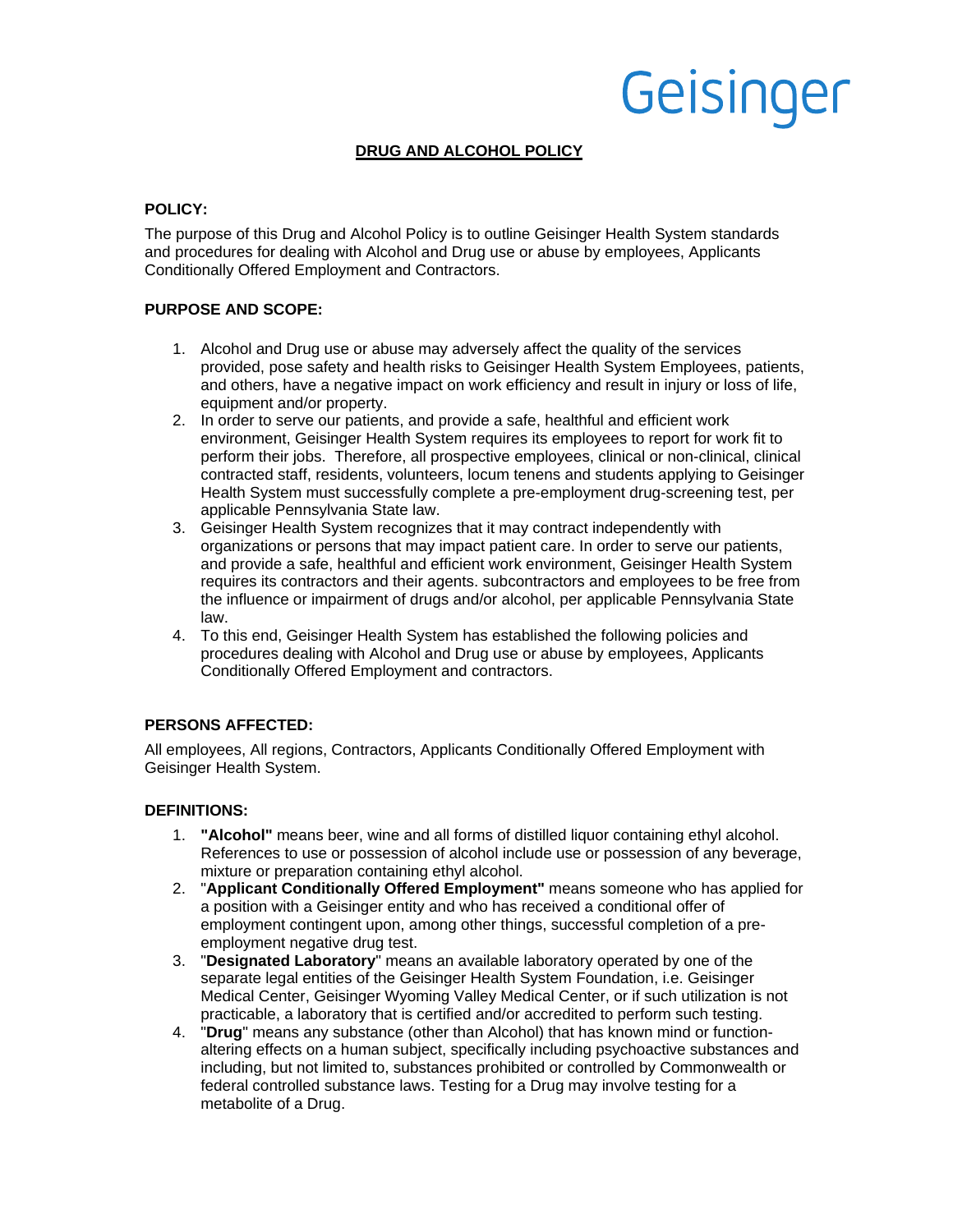- 5. "**Drug Paraphernalia**" means all equipment, products and materials of any kind which are used, intended for use, or designed for use in planting, propagating, cultivating, growing, harvesting, manufacturing, compounding, converting, producing, processing, preparing, testing, analyzing, packaging, repackaging, storing, containing, concealing, injecting, ingesting, inhaling or otherwise introducing a Drug into the human body, including, but not limited to all equipment prohibited or controlled by Commonwealth or federal controlled substance laws.
- 6. "**Geisinger Health System**" refers to the system of health care comprised of the separate legal corporate parent, Geisinger Health System Foundation, and all of its separate legal corporate entities.
- 7. "**Geisinger Health System Authorized Party**" means the individual(s) in each Geisinger Health System region authorized to order Drug and Alcohol testing in regards to employees and contractors who appear to be under the influence of Drugs and/or Alcohol.
- 8. "**Geisinger Health System Contractor**" means any individual or organization who contracts with Geisinger Health System. For purposes of this policy, the term Geisinger Health System Contractor shall include all agents, subcontractors and employees of the Geisinger Health System Contractor. The qualification for the applicability of this policy to a Geisinger Health System Contractor is that the Geisinger Health System Contractor is covered by this Policy only while (i) on Geisinger Health System Premises; or (ii) providing a clinical service for or on behalf of Geisinger Health System.
- 9. "**Geisinger Health System Employee**" means any individual who uses Geisinger Health System facilities or resources to perform work, including but not limited to salary and wage earners, students, fellows, residents, staff physicians, consultants, and compensated researchers.
- 10. "**Geisinger Health System Premises**" means all Geisinger Health System owned or leased real estate, including but not limited to the Geisinger Medical Center, Geisinger Clinic sites, Geisinger Health System Wyoming Valley Medical Center, Geisinger Holy Spirit, Geisinger Bloomsburg Hospital, Geisinger Lewistown Hospital, Geisinger Community Medical Center, Marworth, International Shared Services, Inc. corporate and business offices, and all Geisinger Health System owned or leased vehicles.
- 11. "**Policy**" means this Drug and Alcohol Policy.
- 12. "**Possess**" means to have on one's person or in one's personal effects or under one's control.
- 13. "**Successful completion**" of a drug-screening test means the test results of the Applicant Conditionally Offered Employment are negative (i.e. no presence of drugs without a confirmed prescription) and the test was taken within four (4) calendar days after the receipt of the conditional offer of employment.
- 14. "**Under the influence**" or "**impaired**" means that an employee or contractor is affected by a Drug or Alcohol or the combination of a Drug and Alcohol. The symptoms of influence and/or impairment are not confined to those consistent with misbehavior, nor to obvious impairment or physical or mental ability such as slurred speech or difficulty in maintaining balance. A determination of use, influence and/or impairment can be established by a professional opinion, urine, blood or any other commonly used scientific valid tests, and in some cases by a lay person's opinion. A Geisinger Health System EMPLOYEE OR CONTRACTOR WILL BE PRESUMED TO BE IMPAIRED AND IN VIOLATION OF THIS POLICY WHENEVER THE PRESENCE OF DRUGS OR ALCOHOL IN ANY AMOUNT WHATSOEVER IS DETECTED IN A SUBSTANCE ABUSE TEST ADMINISTERED UNDER THE TERMS OF THIS POLICY.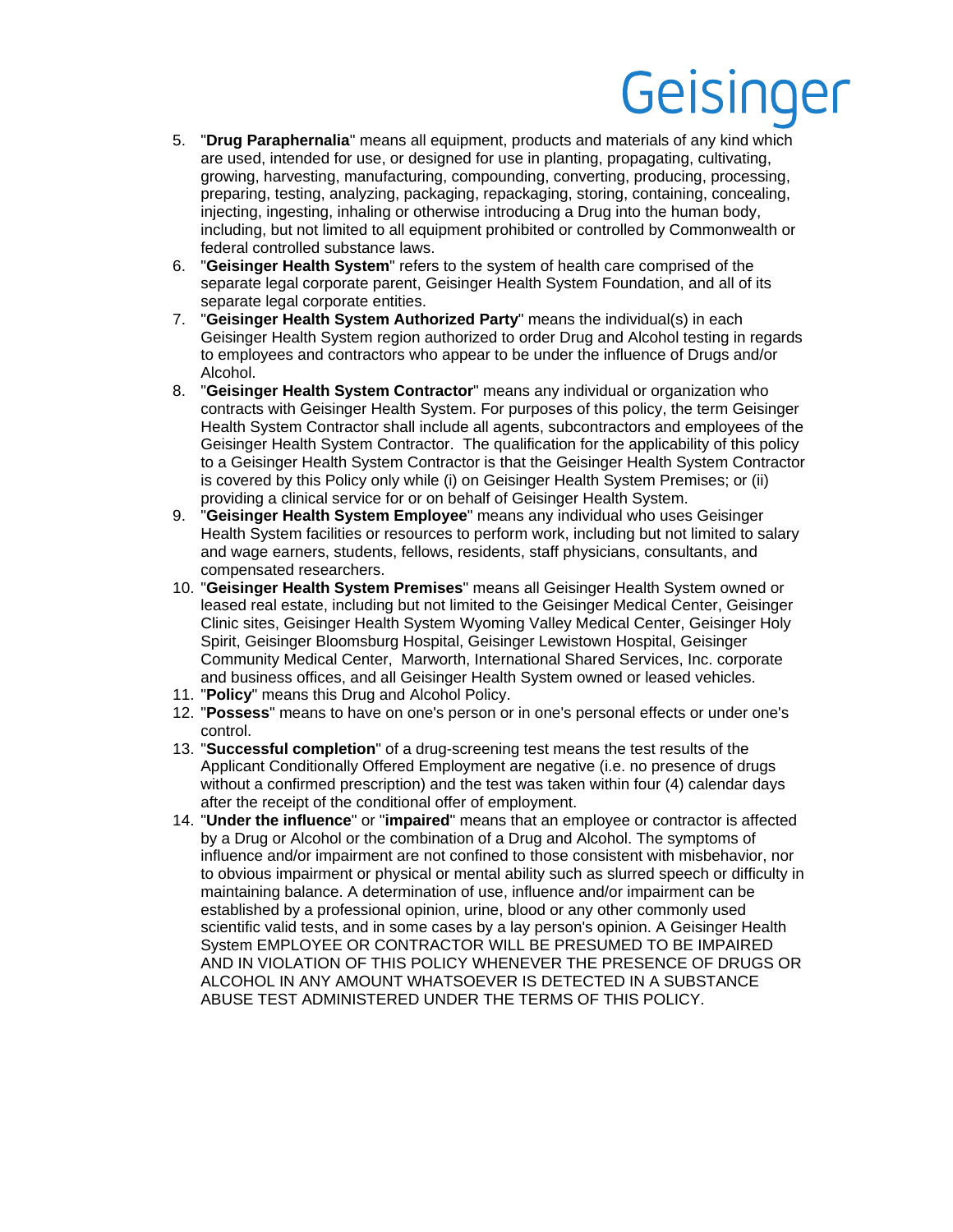#### **RESPONSIBILITIES:**

#### **SUMMARY OF FOR CAUSE DRUG AND ALCOHOL TESTING PROCEDURE FOR EMPLOYEES OR CONTRACTORS AND RESPONSIBILITY OF GEISINGER HEALTH SYSTEM PERSONNEL:**

| <b>Responsibility</b>                     | <b>Action</b>                                                                                                                                                                                                                                                                                                                                                                                                                                                                                                                                                                                                                                                                                       |
|-------------------------------------------|-----------------------------------------------------------------------------------------------------------------------------------------------------------------------------------------------------------------------------------------------------------------------------------------------------------------------------------------------------------------------------------------------------------------------------------------------------------------------------------------------------------------------------------------------------------------------------------------------------------------------------------------------------------------------------------------------------|
| <b>Geisinger Health System Employee</b>   |                                                                                                                                                                                                                                                                                                                                                                                                                                                                                                                                                                                                                                                                                                     |
|                                           | Observes Geisinger Health System Drug and<br>Alcohol Policy. Performs assigned Geisinger<br>Health System work free from the influence<br>and/or impairment of Drugs and/or Alcohol.<br>Reports to supervisor or his/her designee<br>observations of any Geisinger Health System<br>Employee/Contractor who reports to work or<br>appears to be working while under the<br>influence and/or impaired by Drugs and/or<br>Alcohol.                                                                                                                                                                                                                                                                    |
| <b>Geisinger Health System Contractor</b> |                                                                                                                                                                                                                                                                                                                                                                                                                                                                                                                                                                                                                                                                                                     |
|                                           | Observes Geisinger Health System Drug and<br>Alcohol Policy and is not under the influence<br>and/or impairment of Drugs and/or Alcohol<br>while on Geisinger Health System Premises or<br>while providing clinical services on behalf of<br>Geisinger Health System.                                                                                                                                                                                                                                                                                                                                                                                                                               |
| <b>Supervisor</b>                         |                                                                                                                                                                                                                                                                                                                                                                                                                                                                                                                                                                                                                                                                                                     |
|                                           | Monitors Geisinger Health System Employees'<br>performance. Upon receipt of a credible<br>concern that a Geisinger Health System<br>Employee who reports to work or appears to be<br>working under the influence and/or impairment<br>of Drugs and/or Alcohol, will observe and<br>solicit second opinion from a Witness, while at<br>all times ensuring and stressing confidentiality.<br>For purposes of this section, "Witness" means<br>a Geisinger Health System Employee of<br>supervisory grade, or if not available, such<br>other individual as the Geisinger Health System<br>Authorized Party deems appropriate. Monitors<br>Geisinger Health System Contractor's in the<br>same manner. |
| <b>Witness</b>                            |                                                                                                                                                                                                                                                                                                                                                                                                                                                                                                                                                                                                                                                                                                     |
|                                           | Observes Geisinger Health System Employee<br>in question and based upon facts and<br>circumstances determines whether he/she has<br>a credible concern that the employee has<br>reported to work or is working under the<br>influence and/or impairment of Drugs and/or<br>Alcohol. Communicates determination to<br>supervisor. At all times ensures confidentiality<br>regarding such Drug and Alcohol incidents.<br>Documents incident. Observes Geisinger                                                                                                                                                                                                                                       |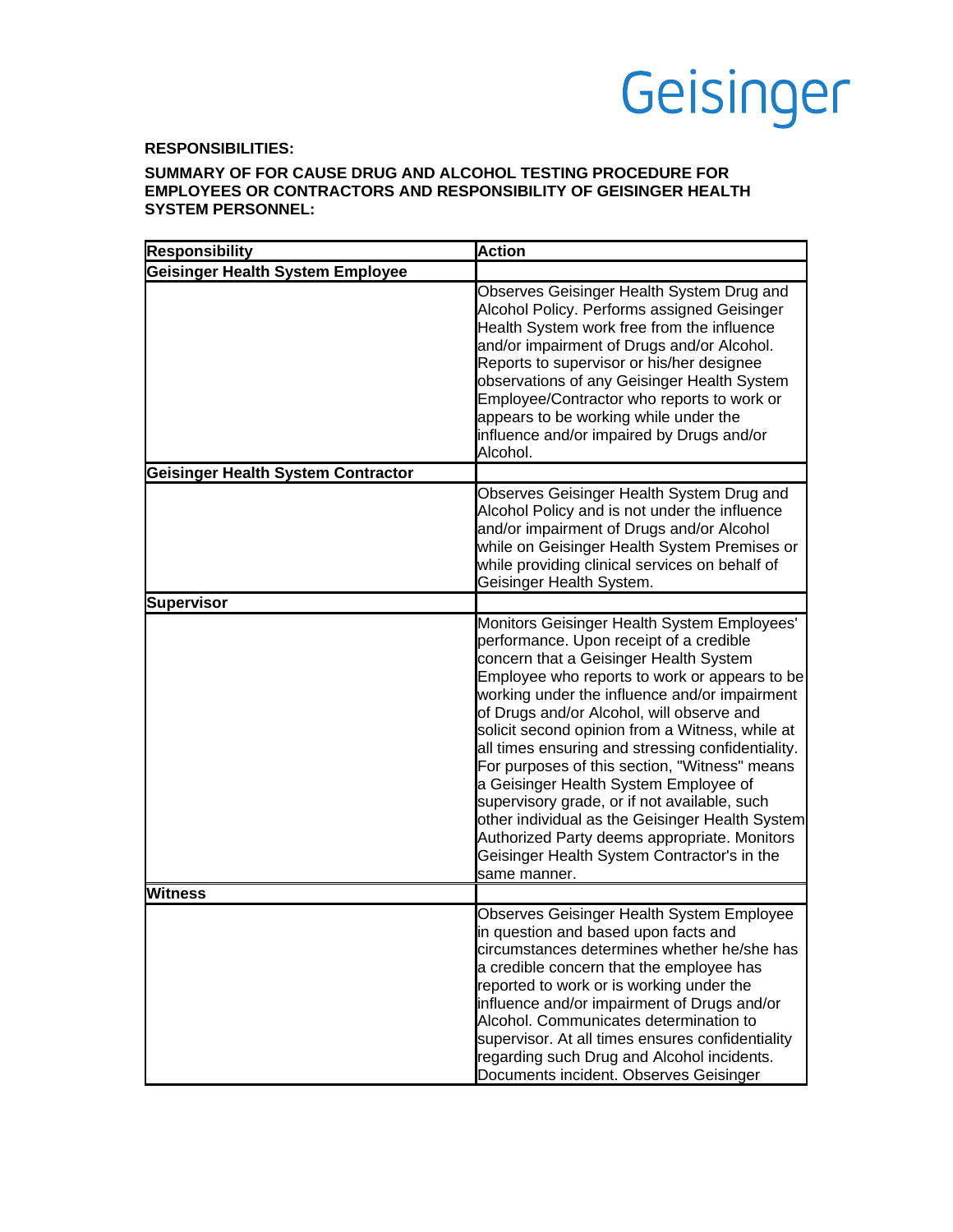|                                          | Health System Contractor in question in the<br>same manner.                                                                                                                                                                                                                                                                                                                                                                                                                                                                                                                                                                                                                                                                                                                                                                 |
|------------------------------------------|-----------------------------------------------------------------------------------------------------------------------------------------------------------------------------------------------------------------------------------------------------------------------------------------------------------------------------------------------------------------------------------------------------------------------------------------------------------------------------------------------------------------------------------------------------------------------------------------------------------------------------------------------------------------------------------------------------------------------------------------------------------------------------------------------------------------------------|
| <b>Supervisor</b>                        |                                                                                                                                                                                                                                                                                                                                                                                                                                                                                                                                                                                                                                                                                                                                                                                                                             |
|                                          | If Witness confirms concern as credible that the<br>Geisinger Health System Employee in question<br>appears to have reported to work or is working<br>under the influence and/or impairment of Drugs<br>and/or Alcohol, solicits input from Geisinger<br>Health System Authorized Party or his/her<br>designee, while at all times ensuring and<br>stressing confidentiality. Brings similar issues<br>regarding Geisinger Health System Contractors<br>to the attention of the Geisinger Health System<br>Authorized Party or his/her designee in the<br>same manner.                                                                                                                                                                                                                                                      |
| Geisinger Health System Authorized Party |                                                                                                                                                                                                                                                                                                                                                                                                                                                                                                                                                                                                                                                                                                                                                                                                                             |
|                                          | Through direct observations of Geisinger<br>Health System Employee in question and/or<br>discussion with Supervisor of behavior of<br>Geisinger Health System Employee in<br>question, based upon facts and circumstances<br>determines whether he/she has a credible<br>concern that the Geisinger Health System<br>Employee has reported to work or is working<br>under the influence and/or impairment of Drugs<br>and/or Alcohol. Makes similar assessment with<br>regard to a Geisinger Health System<br>Contractor in question.<br>Communicates and guides appropriate course<br>of action to Supervisor. Assists Supervisor per<br>step 7 below, as appropriate. At all times<br>ensures confidentiality regarding such Drug<br>and Alcohol incidents. Documents incident.<br>With regard to Geisinger Health System |
|                                          | Contractor, consults with Geisinger Health<br>System Department of Legal Services and                                                                                                                                                                                                                                                                                                                                                                                                                                                                                                                                                                                                                                                                                                                                       |
|                                          | employing agency prior to initiating testing.                                                                                                                                                                                                                                                                                                                                                                                                                                                                                                                                                                                                                                                                                                                                                                               |
| <b>Supervisor</b>                        |                                                                                                                                                                                                                                                                                                                                                                                                                                                                                                                                                                                                                                                                                                                                                                                                                             |
|                                          | If the Geisinger Health System Authorized<br>Party has a credible concern the Geisinger<br>Health System Employee in question has<br>reported to work or is working under the<br>influence and/or impairment of Drugs and/or<br>Alcohol, the Supervisor advises employee (i) to<br>submit to an Alcohol and/or Drug urine/blood<br>test, and (ii) that failure to so submit will result<br>in termination of employment and (iii) that<br>his/her shift is over and the shift balance will be<br>unpaid pending the outcome of the<br>investigation (exceptions to suspension                                                                                                                                                                                                                                               |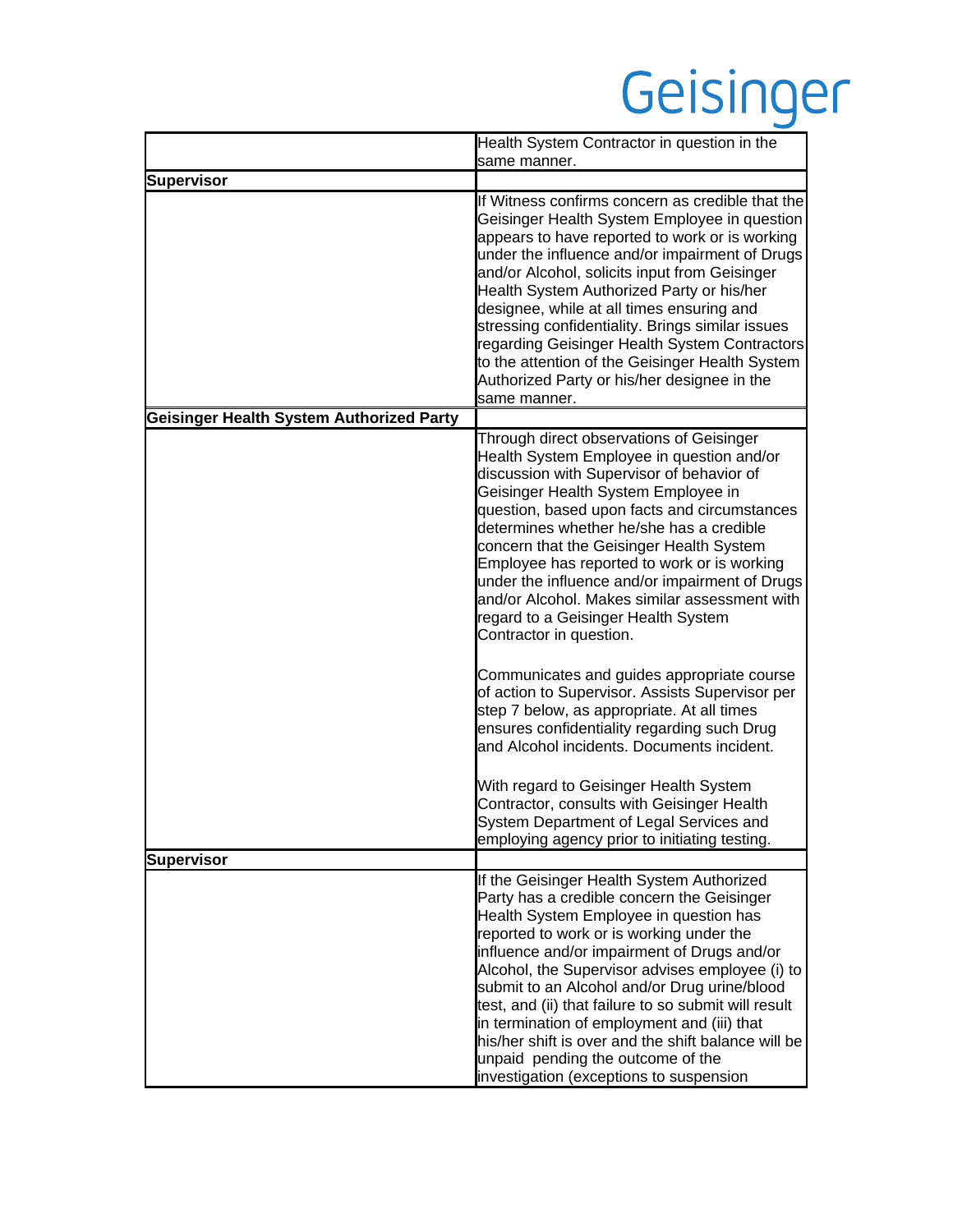|                                    | pending investigation outcome require HR<br>approval). Documents incident.                                                                                                                                                                                                  |
|------------------------------------|-----------------------------------------------------------------------------------------------------------------------------------------------------------------------------------------------------------------------------------------------------------------------------|
| <b>Employee or Contractor</b>      | As applicable (i) complies or (ii) refuses to<br>comply with Alcohol and/or Drug urine/blood<br>test.                                                                                                                                                                       |
| <b>Supervisor</b>                  |                                                                                                                                                                                                                                                                             |
|                                    | Partners with HR to take appropriate<br>employment action up to and including<br>termination. Partners with HR and legal to<br>ensure proper notification to is made to<br>required state agencies for licensed<br>professionals and regulatory agencies as<br>appropriate. |
| Geisinger Health System Management |                                                                                                                                                                                                                                                                             |
|                                    | As applicable, takes appropriate action up to<br>and including termination of the contract with<br>Geisinger Health System Contractor.                                                                                                                                      |

#### **SUMMARY OF DRUG TESTING PROCESS FOR APPLICANTS CONDITIONALLY OFFERED EMPLOYMENT AND RESPONSIBILITY OF GEISINGER PERSONNEL:**

| <b>Responsibility</b>                                       | <b>Action</b>                                                                                                                                                                                                                                    |
|-------------------------------------------------------------|--------------------------------------------------------------------------------------------------------------------------------------------------------------------------------------------------------------------------------------------------|
| <b>Management/Human Resources</b>                           | Makes any offer of conditional employment<br>contingent upon satisfactory completion of a<br>negative drug-screening test as set forth<br>herein.                                                                                                |
| <b>Applicant Conditionally Offered</b><br><b>Employment</b> | Complies with drug-screening process within<br>lfour<br>(4) days of receipt of conditional offer of<br>employment.                                                                                                                               |
| <b>Human Resources</b>                                      | If test if negative, informs applicant and<br>confirms<br>details of employment. If test is positive,<br>withdraws conditional offer of employment on<br>behalf of the Geisinger Health System and<br>informs applicant of re-application policy |
|                                                             |                                                                                                                                                                                                                                                  |

#### **EQUIPMENT/SUPPLIES:**

N/A

#### **PROCEDURE:**

#### **COVERAGE, CONSENT AND CONSEQUENCES:**

1. All Geisinger Health System Employees and any Geisinger Health System Contractor who performs clinical services for or on behalf of Geisinger Health System or is otherwise on Geisinger Health System Premises shall be covered by this Policy and shall be deemed to have consented to testing as required by this Policy.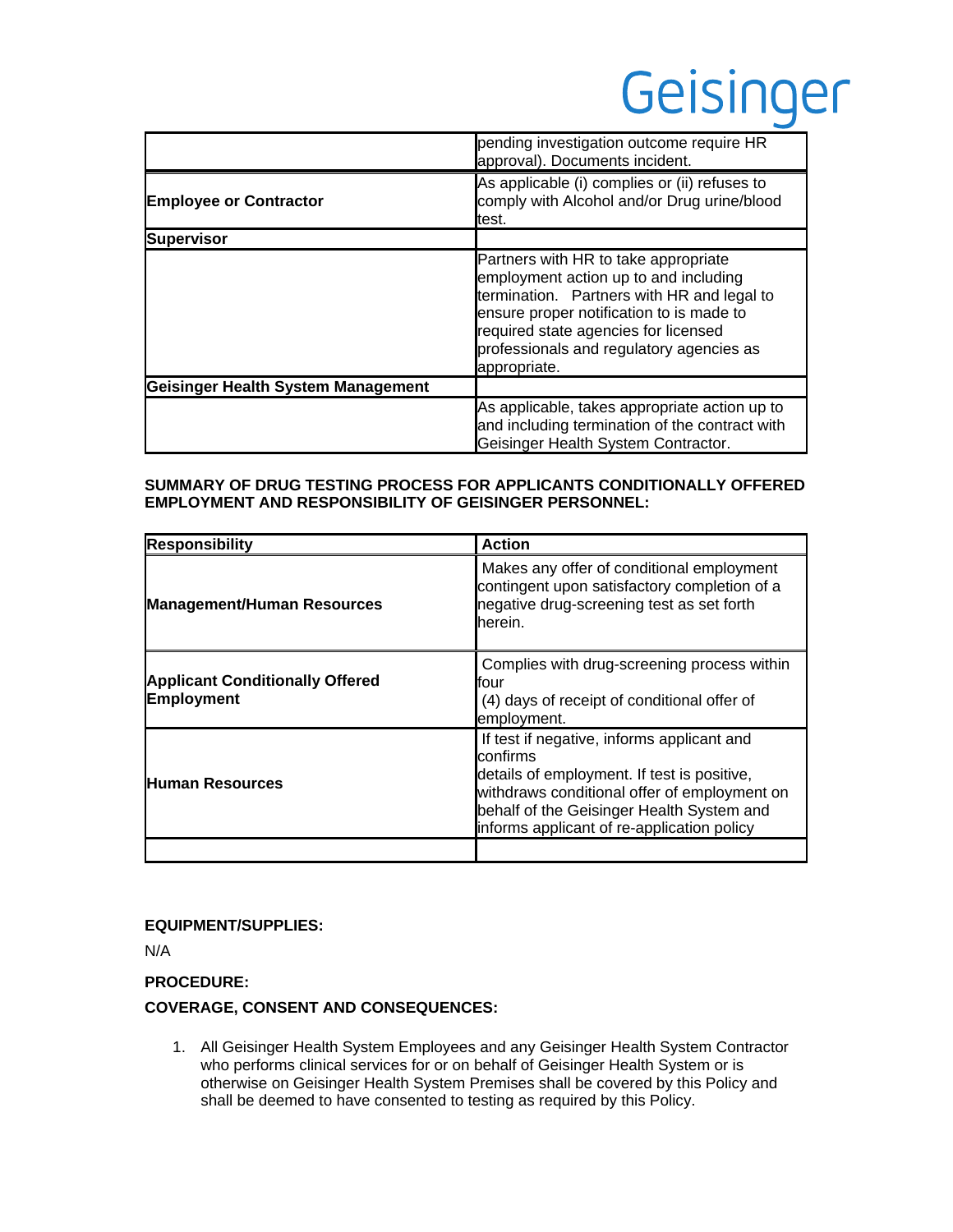- 2. Any Geisinger Health System Employee who refuses to cooperate in the For-Cause Drug and/or Alcohol testing process described in this Policy shall be subject to immediate termination of employment.
- 3. Any Geisinger Health System Employee who violates this Policy's prohibition concerning Drug and/or Alcohol possession and/or use, in any manner whatsoever, shall be subject to disciplinary action, including termination for a first offense or any subsequent offense.
- 4. Any Geisinger Health System Contractor who refuses to cooperate in the Drug and/or Alcohol testing process described in this Policy or who violates this Policy's prohibition concerning Drug and/or Alcohol possession and/or use, in any manner whatsoever, shall be subject to contract termination or suspension of services, and/or removal from Geisinger Health System Premises.
- 5. Offers of employment shall be withdrawn for an Applicant Conditionally Offered Employment who does not successfully complete a drug-screening test (no presence of Drugs without valid prescription). This applies to all offers of employment where the employment begins after December 31, 2002.
- 6. Employees should contact their supervisor or Human Resources department with any questions regarding this policy.

#### **ALCOHOL AND DRUG POSSESSION AND USE PROHIBITED:**

- 1. *Prohibitions*.
	- 1. No Geisinger Health System Employee may use, possess, transport, promote or sell Alcohol, or any Drug or Drug Paraphernalia while performing work for Geisinger Health System, while on Geisinger Health System Premises (which includes being in personal vehicles in Geisinger Health System parking lots), while representing Geisinger Health System on Geisinger Health System business off-site, or while operating their own personal vehicle while on Geisinger Health System business, unless specifically permitted under the *Alcohol and Drug Possession and use Prohibited: Exceptions* (2)(A) *Alcohol* Section below.
	- 2. No Geisinger Health System Contractor may use, possess, transport, promote or sell Alcohol, any Drug or Drug Paraphernalia while performing clinical work for or on behalf of Geisinger Health System or while on Geisinger Health System Premises (which includes being in personal vehicles in Geisinger Health System parking lots).
	- 3. No Geisinger Health System Employee may report for work, or remain on duty while:
		- 1. under the influence of or impaired by Alcohol; and/or
		- 2. under the influence of or impaired by any Drug.
	- 4. No Geisinger Health System Contractor may provide clinical services to or on behalf of Geisinger Health System or be on Geisinger Health System Premises while:
		- 1. under the influence of or impaired by Alcohol; and/or
		- 2. under the influence of or impaired by any Drug.
	- 5. No Applicant Conditionally Offered Employment, who fails to successfully completes the drug-screening test will be employed.

#### *2. Exceptions*

 *A. Alcohol*. The purchase of Alcohol with Geisinger Health System monies and the serving of

 alcohol at Geisinger Health System sponsored functions within or outside the Geisinger Health System Premises after normal business hours or the consumption of alcohol at a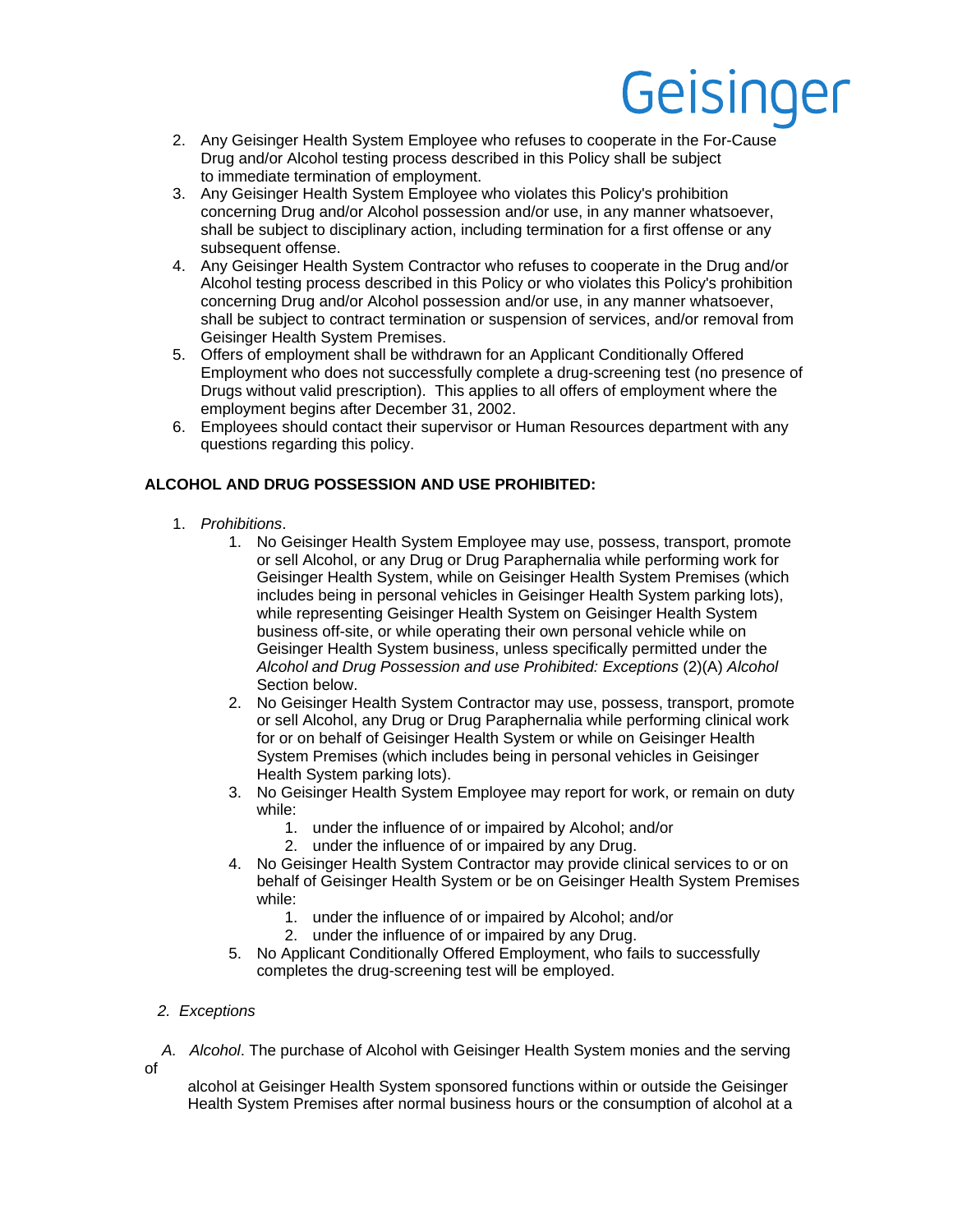Geisinger Health System sponsored activity or social event held within or outside **Geisinger** 

Health System Premises after normal business hours is not prohibited by the Policy if:

 1. specifically and expressly permitted by Geisinger Health System Executive Management for reasons such as recruitment or business meals, receptions or

other similar business related events, and

 2. the consumption of such alcohol is not inconsistent with the safe and efficient performance of the Geisinger Health System Employee's duties.

 B. *Prescribed and Over-the-Counter Drugs*. The use of prescribed or over-the-counter Drugs

 and/or Drug Paraphernalia, or possession incident to such use, is not prohibited by this Policy, if:

 1. The Drug and/or Drug Paraphernalia has been legally obtained and is being used for the purpose for which it was prescribed or manufactured; *and*

2. The Drug is being used at the dosage prescribed or authorized; *and*

 3.The use of the Drug and/or Drug Paraphernalia is not inconsistent with the safe and efficient performance of the Geisinger Health System Employee's duties or the safe and efficient provision of services by a Geisinger Health System Contractor. (See the *Reporting Requirements - Use of Prescription and/or Over-The-Counter Drugs* Section below for information concerning a Geisinger Health System Employee's obligation to report the use of prescription and over-the-counter Drugs).

- C. *Transportation of Alcohol*. The transportation of Alcohol in an unopened untampered manufacturer's container is not prohibited by this Policy if:
	- 1. The Alcohol container is placed in the individual Geisinger Health System Employee's or Geisinger Health System Contractor's personal vehicle upon receipt, or if not upon receipt, as soon as possible; and
	- 2. The Alcohol container is kept wrapped while on Geisinger Health System

Premises.

 3. *Reasonable Judgment*. Geisinger Health System Employees are expected to use their discretion and exercise reasonable judgment in the consumption of Alcohol

or

 use of prescribed or over-the-counter Drugs while traveling or during normal business hours when representing Geisinger Health System off-site at meetings or conferences for continuing education purposes. While not strictly on Geisinger Health System business, Geisinger Health System employees do represent Geisinger Health System and, in some cases, their presentation and demeanor may be the only experience outside individuals and entities may have with Geisinger Health System. Therefore, Geisinger Health System Employees may rely on the exceptions contained in subsection 2. above while traveling to and from and during normal business hours when attending such meetings provided the qualifications stated in the exceptions are met and the consumption of

Alcohol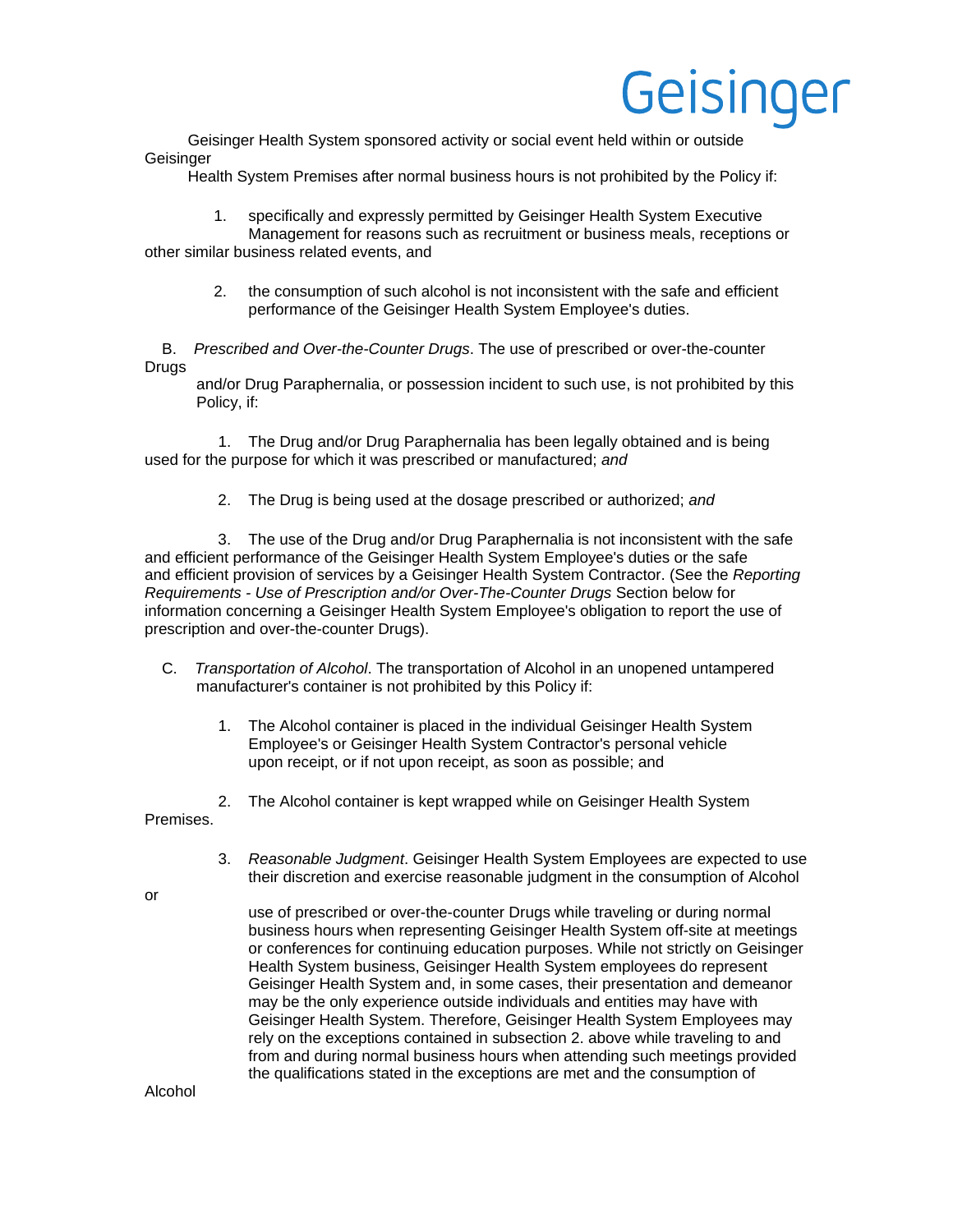or use of a prescribed or over-the-counter Drug is not inconsistent with the Geisinger Health System Employee's ability to travel in a safe and efficient

manner.

#### **FOR CAUSE DRUG AND/OR ALCOHOL TESTING:**

- 1. In order to assure compliance with Geisinger Health System's prohibitions concerning Alcohol and Drug use and as a condition of employment, Geisinger Health System Employees and Geisinger Health System Contractors are required to cooperate in For Cause Drug and/or alcohol substance abuse testing procedures. Such tests may be administered upon credible concern of under the influence or impairment, (this may include situations on a case by case basis where HR is made aware of alleged drug/alcohol use and deems it as reasonable cause to test the employee) or after serious on the job accidents which result in (i) injury to a patient, Geisinger Health System Employee, or other person, or (ii) property damage in excess of Five Hundred Dollars (\$500). Blanket testing of groups of Geisinger Health System Employees may be administered upon credible concern of a drug diversion attempt where circumstances suggest that the Geisinger Health System Employees to be tested had access to mishandled or missing controlled substances.
- 2. Tests shall be accomplished through the use of a breathalyzer, analysis of urine and/or blood samples, or other clinically acceptable methods as determined by Geisinger Health System. A negative result on a breathalyzer does not require further testing. A positive result on a breathalyzer or salivary test must be confirmed by a blood alcohol test.
- 3. Prior to the testing or the collection of the urine and blood samples, the Geisinger Health System employee shall be notified in writing that the employee is being tested for the presence of Drugs and/or Alcohol. Where samples of blood or urine are used, Geisinger Health System requires the samples to be identified by number to insure confidentiality.
- 4. If the test performed by the Designated Laboratory of the samples is positive for any Drug, Drug metabolite(s) or Alcohol, the samples shall be tested a second time by other reliable methods.
- 5. Geisinger Health System, or the Medical Review Officer (MRO) will notify the Geisinger Health System Employee of the results of any test that is positive for any substance included in the procedure. In the case of a positive result, Geisinger Health System will provide the Geisinger Health System Employee with an opportunity to explain the presence of the identified substance prior to taking any disciplinary action. Test results will not be maintained in the Geisinger Health System Employee's personnel records, but rather in a separate file as designated by the individual Geisinger Health System entity.

#### **DRUG TESTING FOR APPLICANTS CONDITIONALLY OFFERED EMPLOYMENT**

In offering a position to a successful applicant, Human Resources will make the offer contingent upon successful completion of a drug-screening test (no presence of Drugs without a valid confirmed prescription). If an Applicant Conditionally Offered Employment does not successfully complete the drug-screening test within four calendar days, the employment offer will be withdrawn. The individual may re-apply, and may be considered for a subsequent position. If conditionally offered the subsequent position, a drug- screening test must be successfully completed.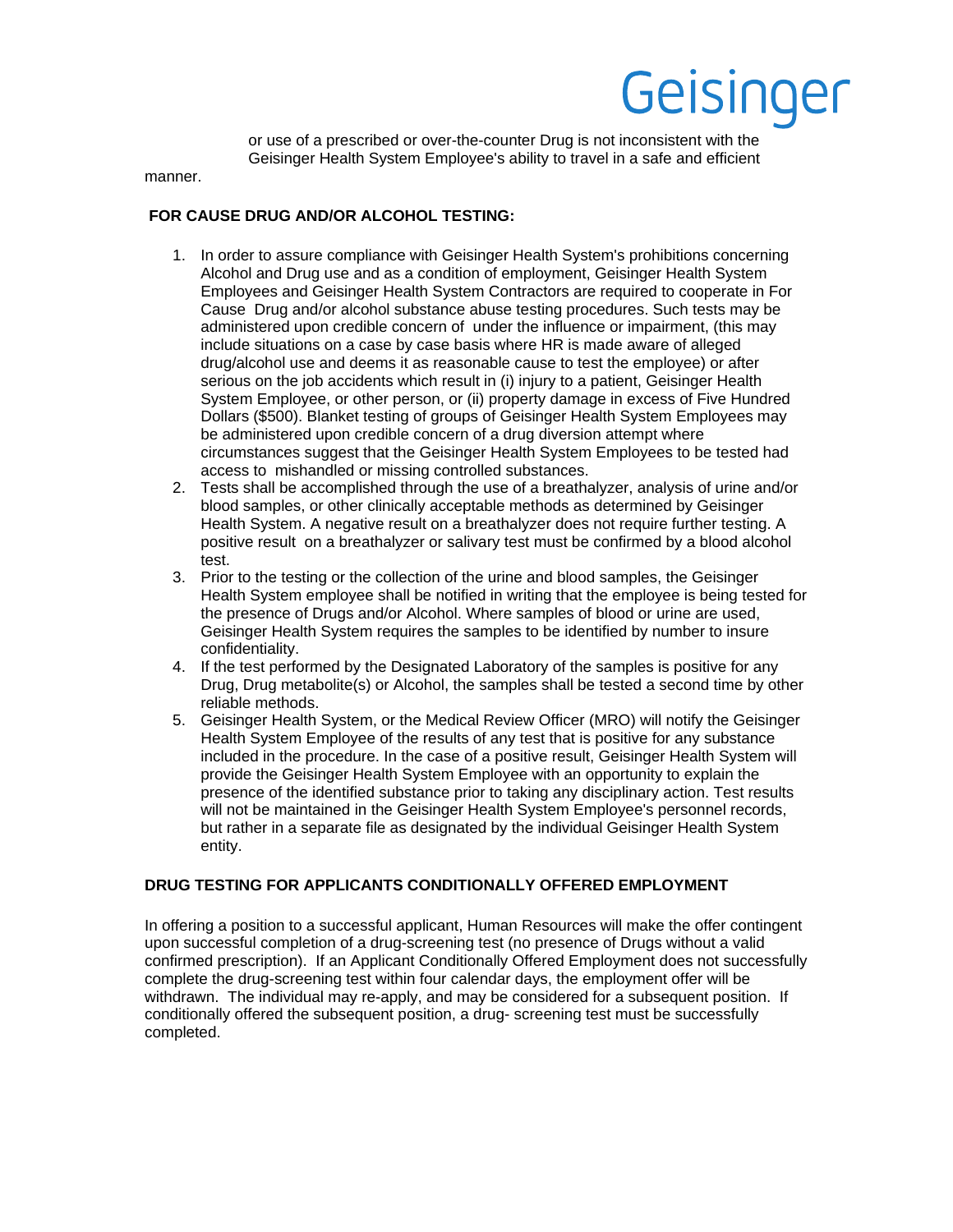#### **CONTRACTOR SUBSTANCE ABUSE TESTS:**

The provisions of the *Employee Substance Abuse Tests Section*, shall be applicable to Geisinger Health System Contractors, provided, however, that the Geisinger Health System Department of Legal Services be consulted prior to initiating testing and the employing agency in the event that the Geisinger Health System Contractor has their own policy regarding Drug and/or Alcohol testing.

#### **REPORTING REQUIREMENTS - USE OF PRESCRIPTION AND/OR OVER-THE-COUNTER DRUGS:**

- 1. Any Geisinger Health System Employee who is using a prescribed legal or over-thecounter Drug and who has been informed, has reason to believe or feels that the use of any such Drug may affect his or her ability to perform his or her job duties safely and/or efficiently is required to report such Drug use to his/her supervisor before reporting to work under the influence of such substance.
- 2. Any supervisor who has been informed by a Geisinger Health System Employee, or has reason to believe that a Geisinger Health System Employee is using a prescribed legal or over-the-counter Drug that may affect the individual Geisinger Health System Employee's ability to perform his or her job duties safely and/or efficiently shall report such information to the Geisinger Health System Authorized Party, who in turn shall consult with appropriate Geisinger Health System management, including legal counsel, the treating medical practitioner or a physician designated by Geisinger Health System.
- 3. In those circumstances where the use of a prescribed legal or over-the-counter Drug is inconsistent with the safe and efficient performance of duties, a Geisinger Health System Employee may be suspended or may be required to take medical leave, a leave of absence, or other action determined to be appropriate by Geisinger Health System management. Additionally the employee may be required to participate in an assessment to determine how the medication impacts performance of job duties. This assessment may include the employee's medical practitioner's review of the employee's job description, provision of documentation of the need for work restriction considerations and or that the employee not work until any restrictions are removed. In such circumstances the employee cannot be scheduled for further work until the medical practitioner provides clearance to return to work.

#### **EMPLOYEE-AT-WILL:**

Nothing in this policy is to be construed to create in any Geisinger Health System Employee any status other than as an employee-at-will.

#### **GEISINGER HEALTH SYSTEM FOR CAUSE DRUG PROTOCOL GUIDELINE:**

Each Geisinger Health System region shall have protocol for handling Drug and Alcohol incidents, which shall have the following general guidelines.

Establishes a mechanism for approval consistent with this Policy of the serving of Alcohol at Geisinger Health System sponsored functions held within or outside the Geisinger Health System Premises or where Alcohol is purchased with Geisinger Health System monies as contemplated in the *Alcohol and Drug Possession and Use Prohibited: Exceptions (2)(A)(1)* Section of this Policy.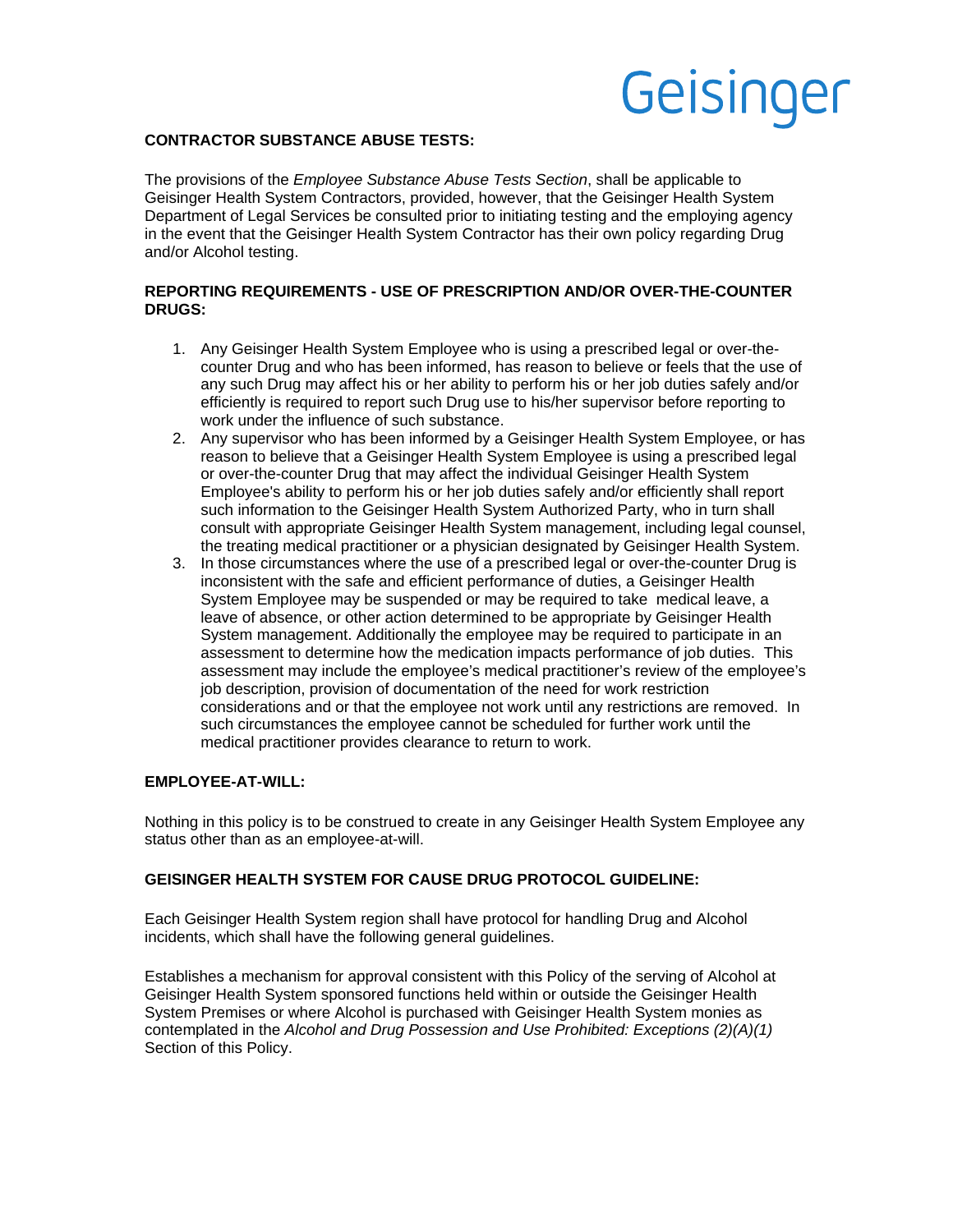Geisinger Health System Employees having Drug and/or Alcohol use or abuse problems are encouraged to voluntarily seek assistance.

When a Geisinger Health System Employee has taken an Alcohol and/or Drug urine/blood test or has been advised that he/she may not continue his/her shift, the Geisinger Health System Employee will be asked to call friends or a family member to secure a ride home, and, as applicable, a place to wait for that ride.

Geisinger Health System management will make a reasonable effort to maintain confidentiality in the administrative handling of matters relating to Geisinger Health System Employee Drug and Alcohol testing.

Geisinger Health System will encourage the use of its Employee Assistance Program for Geisinger Health System Employees to obtain information on alcohol or substance abuse or if they are having problems with Drug and/or Alcohol use or abuse.

All such protocols or changes to established protocols shall be submitted by the Geisinger Health System region to the Geisinger Health System Operations Committee for approval prior to implementation to ensure system-wide coordination and consistency.

#### **VIOLATIONS:**

Employees will be responsible for any out-of-pocket expenses for counseling, additional testing, and/or treatment required as a result of a positive drug/alcohol test.

Geisinger Health System Employees who violate this policy will be subject to discipline up to and including termination.

#### **COMMERCIAL DRIVERS LICENSE (CDL) DRIVERS:**

CDL Drivers shall comply with the following regulations, in addition to the standard Geisinger Health System Drug and Alcohol policies. Where the company policy is more restrictive than federal regulations, company policy shall prevail.

- Federal regulations require you to submit to drug and alcohol testing.
- "Safety-sensitive" means any of those functions set forth in -395.2 On-Duty time, para 1-7, including but not limited to: pre-trip inspections; the loading of or supervising the loading of your vehicle; driving; or, ready to perform or immediately available to perform safety-sensitive operations as defined herein.
- "Refuse to submit" to a drug or alcohol test means that a driver fails to provide adequate breath for alcohol testing or fails to provide adequate urine for drug testing, or engages in conduct that clearly obstructs the testing process. Refusal to submit shall be considered a "positive" test result.
- You may be tested under DOT authority under the following circumstances: when chosen in random sampling (50% of drivers for drug testing, 10% of drivers for alcohol testing); pre-employment; reasonable suspicion; return-to-duty; follow-up (at least 6 tests in 12 months) and post-accident testing.
- The presence of alcohol shall be tested only by DOT-approved means in a private area. Drug tests shall be performed by urine collection pursuant to DOT regulation. Donors must remove coats and similar outer clothing. Purses may not be taken into the collection area. The donor may ask for a receipt. The donor must be afforded privacy when actually providing the specimen except under suspicious